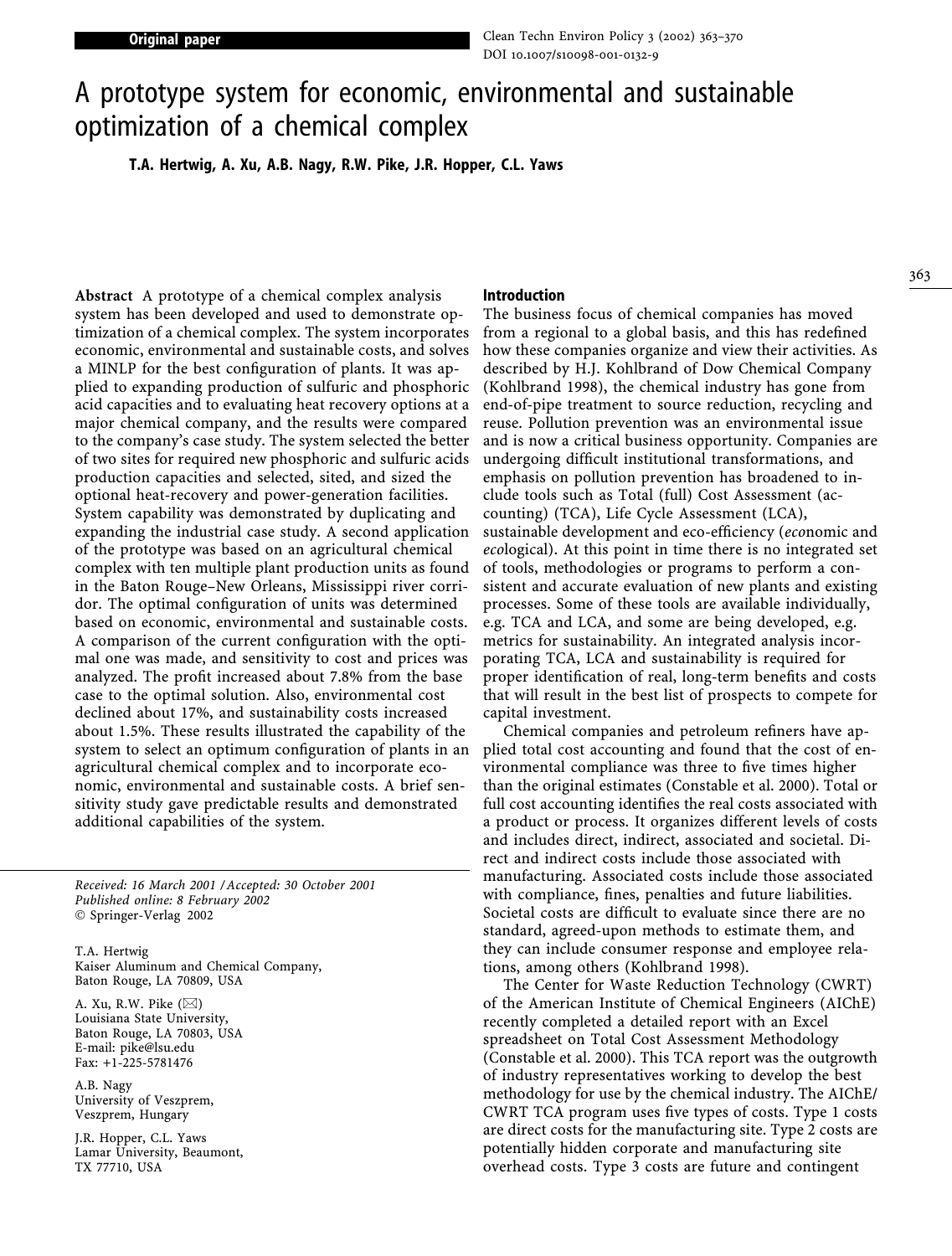liability costs. Type 4 costs are internal intangible costs, and Type 5 costs are external costs that the company does not pay directly including those borne by society and from deterioration of the environment by pollution within compliance regulations. This report states that environmental costs made up at least 22% of the nonfeedstock operating costs of the Amoco's Yorktown oil refinery. Also, for one DuPont pesticide, environmental costs were 19% of the total manufacturing costs; and for one Novartis additive these costs were a minimum of 19% of manufacturing costs, excluding raw materials. In addition, this TCA methodology was said to have the capability to evaluate the full life cycle and consider environmental and health implications from raw material extraction to endof-life of the process or product.

Sustainable development is the concept that development should meet the needs of the present without sacrificing the ability of the future to meet its needs. There have been many publications on sustainable development and environmental economics, which are described by Daly (1996), and in 1995 the President's Council on Sustainable Development issued a report giving 15 principles. These included calls to preserve the integrity of natural systems; to have economic growth, environmental protection and social equity be interdependent; to have a stable population consistent with the carrying capacity of the Earth; and to have all segments of society equitability share environmental costs. How these principles will be considered and ways to proceed involve complex political, trade, health, scientific and technical issues. Approaches have been and are being proposed by economists, government officials and business leaders. First, measures or metrics of sustainable development must be defined, tested and applied before sound policy decisions can be proposed and evaluated. An effort is underway to develop these metrics by an industry group through the Center for Waste Reduction of the American Institute of Chemical Engineers, and they have issued two interim reports (Adler 1999) and held a workshop (Beaver and Beloff 2000). Also, external or sustainable costs are the very difficult to quantify, and the TCA report gives some estimates for these costs from a study of environmental cost from pollutant discharge to air from electricity generation, e.g. U.S.\$0.22–2.38 per ton for CO, U.S. $\text{$}50 - 3.25$  per ton for CO<sub>2</sub>.

# Prototype system for optimization of a chemical complex

A prototype system shown in Fig. 1 has been developed that combines components to determine the optimum configuration of plants in a chemical complex. Economic, environmental and sustainability costs are combined in the objective function to be optimized. The constraints include the material and energy balances, rate equations and equilibrium that describe the performance of the individual plants and how they are connected. Also included in the model of the complex are the equations that give the demand for product, availability of raw materials and capacity ranges for the plants. This formulation is a mixed integer nonlinear programming problem (MINLP), and the GAMS and SYNPHONY solvers are used to determine the optimal configuration from the superstructure of plants developed from a base case of existing plants.

The system has been developed in collaboration with engineering groups at Monsanto Enviro Chem, Motiva Enterprises, IMC Agrico and Kaiser Aluminum and Chemicals to ensure it meets the needs of the chemical and petroleum refining industries. The prototype incorporates TCA methodology from the AIChE/CWRT Total Cost Assessment Methodology (Constable et al. 2000).

The System is designed for use by corporate engineering groups who have to convert their company's goals and capital into viable projects that are profitable and meet environmental and sustainability requirements and have to perform evaluations for impacts associated with greenhouse gases, finite resources etc. This program can be used with these projects and evaluations and also can help demonstrate that plants are delivering environmental, social and business benefits that will help ameliorate command and control regulations.

As shown in Fig. 1, the Chemical Complex Analysis System incorporates a flowsheeting component where the simulations of the plants in the complex are entered. Individual processes can be drawn on the flowsheet using a graphics program. The plants are connected in the flowsheet as shown in Fig. 2. For each process, material and energy balances, rate equations, equilibrium relations and thermodynamic and transport properties are entered through windows and stored in an Access database to be shared with the other components of the system. Also, the objective function is entered as an equation associated with each process with related information for prices and economic, environmental and sustainable costs that are used in the evaluation of the TCA for the complex. The TCA includes the total profit for the complex that is a function of the economic, environmental and sustainable costs and income from sales of products. Then the information is provided to either GAMS/DICOPT or SYN-PHONY for solving the MINLP problem for the optimum configuration of plants in the complex. Also, sources of pollutant generation are located by the pollution index component of the system using the EPA pollution index methodology (Cabezas et al. 1997).

All interactions with the system are through the graphical user interface that is written in Visual Basic. Referring to the left side of Fig. 1, as the process flow diagram for the complex is prepared, equations for the process units and variables for the streams connecting the process units are entered and stored in the database using interactive data forms. Material and energy balances, rate equations and equilibrium relations for the plants are entered as equality constraints using the format of the GAMS programming language that is similar to Fortran. Process unit capacities, availability of raw materials and demand for product are entered as inequality constraints. Features for developing flowsheets include adding, changing and deleting the equations that describe units and streams and their properties. Usual Windows features include cut, copy, paste, delete, print, zoom, reload, update and grid, among others. A detailed description is provided in a user's manual. The program and users manual are available for downloading from the LSU Minerals Processing Research Institute's web site, http://www.mpri. lsu.edu.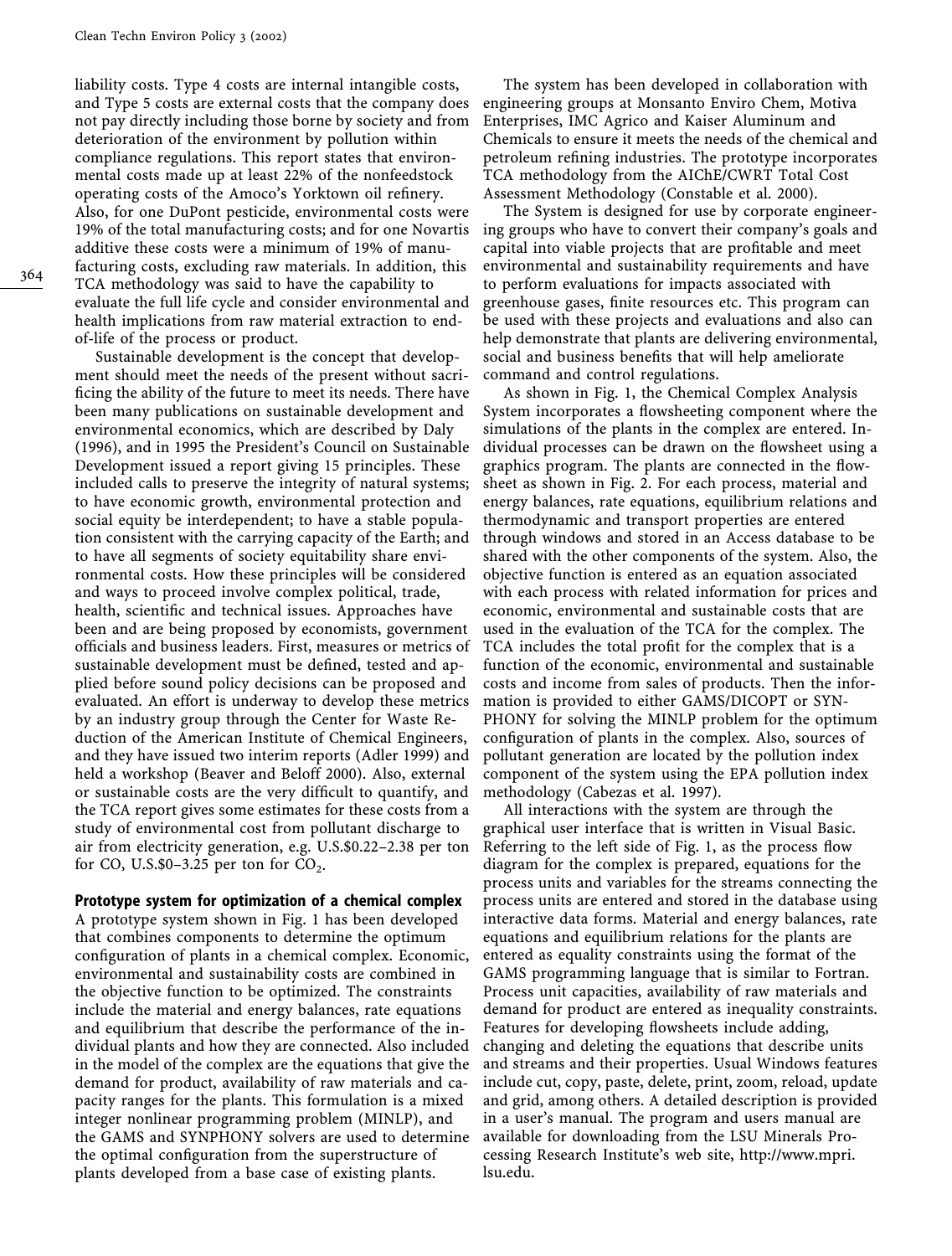

Fig. 1. Program structure for the chemical complex analysis system

As described above, the TCA report includes an Excel spreadsheet with an extensive listing of five types of costs. The prototype combines these five categories of costs into three costs: economic, environmental and sustainable. Types 1 and 2 are included in economic costs, Types 3 and 4 are included in environmental costs, and Type 5 is sustainable costs. Economic costs are estimated by standard methods (Garrett 1989). Environmental costs are estimated from the data provided by Amoco, DuPont and Novartis in the AIChE/CWRT report. Sustainable costs are estimated by the study of power generation in this report. It is an on-going effort to refine and update better estimates for these costs.

As shown in Fig. 1, the system will provide an option to select one of two optimization methods. GAMS/DCOPT and SYNPHONY. GAMS (General Algebraic Modeling System) was developed at the World Bank for very large economic models, and it can be used to determine the optimal configuration of a chemical complex by solving a MINLP programming problem using the DICOPT solver (Kocis and Grossmann 1989). SYNPHONY uses process graph methodology based on the work of Friedler and Fan (Friedler et al. 1995) to solve the MINLP problem.

After determining the optimal complex configuration, the pollution index part of the system is called to perform a pollution prevention analysis. It reads all the necessary stream information from the database. Additional data such as specific environmental impact potentials and weighting factors are supplied. These results are presented to the user for evaluation and stored in the database for subsequent retrieval. The EPA pollution index and potential environmental impact methodology (Cabezas et al. 1997) provides a quantitative way to identify pollutants and their potential impacts from the complex. There are four physical potential impacts (acidification, greenhouse enhancement, ozone depletion and photochemical oxidant formation), three human toxicity effects (air, water and soil) and two ecotoxicity effects (aquatic and terrestrial). The pollution impact of a process is useful in determining the ability of the process to produce desired products while inflicting a minimum impact on the environment.

Agricultural chemical complex expansion evaluation

A major agricultural chemical company had performed a case study for expanding production of sulfuric and phosphoric acid along with heat recovery options at two plants located 10 miles (16 km) apart. This two-site, multiple-process expansion was used with the prototype system, and the results compared to the case study for validation of the system. In this complex, phosphate fertilizers are produced by reacting ammonia and phosphoric acid as illustrated in Fig. 2. Phosphoric acid is made by digesting phosphate rock with sulfuric acid. Sulfur, air and water are used to make sulfuric acid, and in that process, waste heat is recovered as steam to drive turbines for power generation, and to evaporate water from phosphoric acid.

With excess ammoniation capacity available, the objective of the case study was to expand phosphoric acid production capacity by 28%. This requires additional sulfuric acid and steam. Sulfuric acid can be shipped for miles and steam cannot; phosphoric acid evaporators require some steam capacity from an on-site sulfuric acid plant. When producing the sulfuric acid needed to produce phosphoric acid, the sulfuric plant produces more byproduct steam than is needed to evaporate the phosphoric acid. As long as the two-site sulfuric production capacity is adequate, there is some flexibility in how closely the sulfuric versus phosphoric acids production capacities have to match within each site. Also, spare power-generation capacity at a site will encourage the addition of extra heat recovery equipment to old and new plants at that site. Many fertilizer complexes have justified excess generating capacity to sell power to their local utility. Site power differences could make it profitable to build a sulfuric plant at one site for the steam and ship all the sulfuric acid to the other site to make phosphoric acid. In addition, the expansion was to be made in two stages, and stage one should still be a best choice in case stage two is never justified. Each of the two expansion stages will have one phosphoric acid expansion, and the second expansion will be at the ''other'' site; one sulfuric acid expansion with an option for over-sizing the first to serve as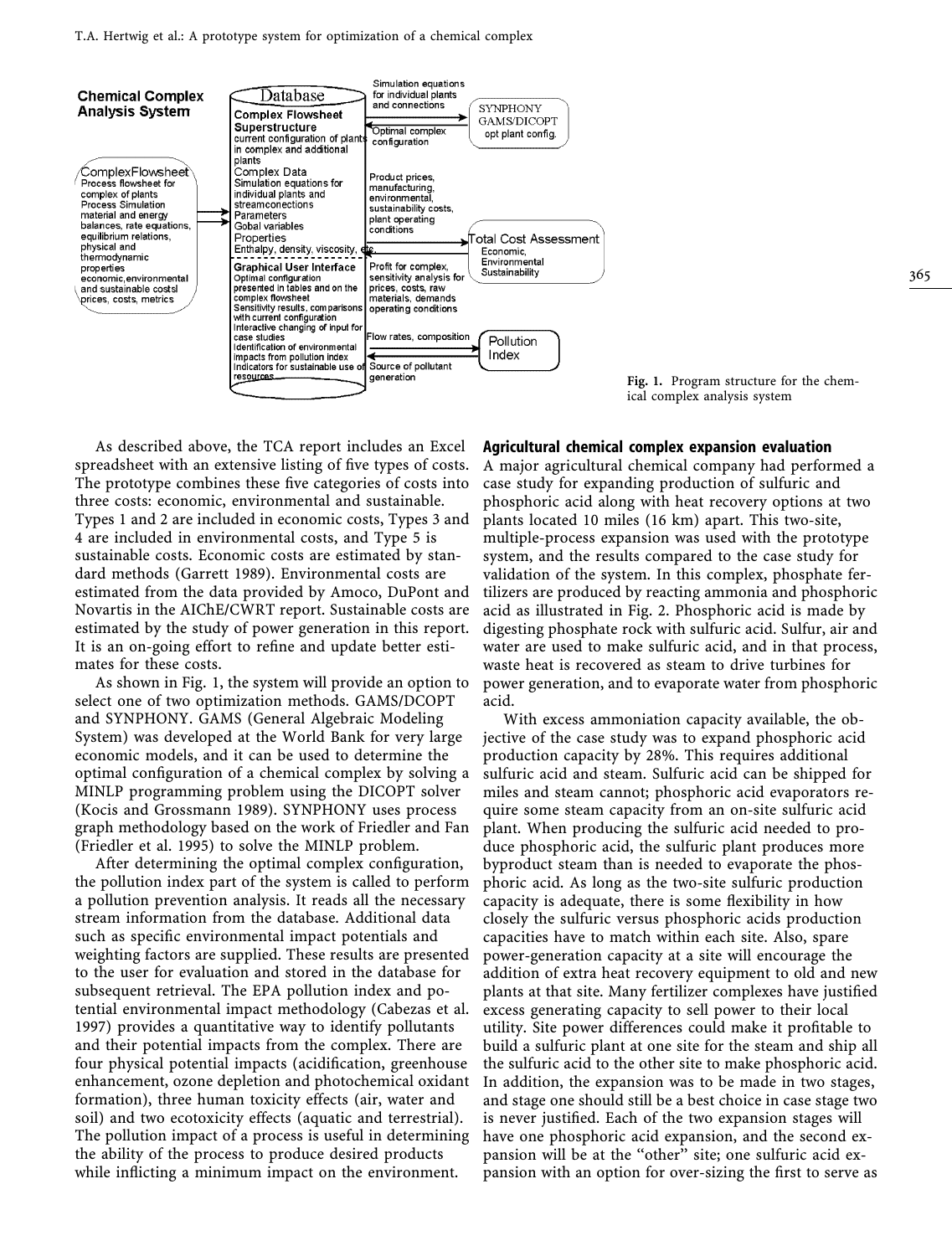

Fig. 2. Schematic diagram of agricultural chemicals complex with raw materials, products, emissions and wastes

the second; and a second sulfuric acid expansion does not have to be sited away from the first expansion. Also, there are options for adding heat recovery equipment to one old and any new sulfuric plants and for adding one turbogenerator per site per stage.

Based on the description above, a superstructure was developed that had 67 components [600 psig (4.24 MPa) steam, sulfuric acid, logic switches etc.] and 75 processing units. The detailed description process models and superstructure formulation was given by Hertwig et al. (2000). The superstructure was entered in the prototype, and SYNPHONY was used as the solver. Computing time for any one case was less than 15 s on a Pentium II PC. Results obtained with the system were consistent with the case studies done previously by the company. This served to validate that the system was giving consistent and accurate results. A summary of the evaluations includes raising the cost of shipping sulfuric acid between sites; the sites could be forced to be self-sufficient in sulfuric production capacity. This impacted steam- and power-generation capacities at each site. Also, production rate for a higher-emissions, single absorption sulfuric acid plant was curtailed as expected by voluntarily limiting the two-site  $SO<sub>2</sub>$  emissions to pre-expansion levels. With this old plant curtailment, the new sulfuric plant was built with corresponding extra capacity. The curtailed, single-absorption sulfuric plant was converted to double-absorption for expansion at stage two when the conversion cost was significantly less than the cost of a new plant.

# Multi-plant, multi-product agricultural chemical complex evaluation

Blau and Kuenker of Dow AgroScience (Blau and Kuenker 1998) reported that delivering nutrients to the various crops rather than focusing on production of fertilizers would lead to the best overall economic, environmental and sustainable development solutions for agricultural chemicals. This statement provides direction for use of the prototype system. The system should help determine the

best way to make key nutrients of N, P and K available to crops where and when most needed.

An agricultural chemical complex based on plants in the Baton Rouge–New Orleans, Mississippi river corridor was developed with information provided by the cooperating companies and other published sources, as shown in Fig. 3. This complex is representative of the current operations and practices in the agricultural chemical industry and was used as the base case and starting point to develop a superstructure by adding plants. These additional plants gave alternative ways to produce intermediates that reduced and consumed wastes and greenhouse gases and conserved energy. These additional plants could provide combinations leading to a complex with lower environmental impacts and greater sustainability. Then this superstructure was evaluated using the economic, environmental and sustainable criteria in the system, and the optimum configuration determined as described below.

As shown in Fig. 3 there are ten production units plus associated utilities for power, steam and cooling water and facilities for waste treatment. A production unit contains more than one plant; and, for example, the sulfuric acid production unit contains five plants owned by two companies. For this base case there were 188 equality constraint equations describing the material and energy balances and chemical conversions. Also, there were 29 inequality constraint equations describing the demand for product, availability of raw materials and range on the capacities of the individual plants in the complex. The complete model of the complex is available in the Chemical Complex Analysis System program and users manual available from the LSU Mineral Processing Research Institute's web site, http://www.mpri.lsu.edu (Xu et al. 2001).

The raw materials used in the agricultural chemical complex include air, water, natural gas, sulfur, phosphate rock and potassium chloride as shown on Fig. 3. The products are a typical solid blend of [18% N–18%  $P_2O_5$ – 18% K<sub>2</sub>O], a liquid blend of  $[9-9-9]$ , ammonia and methanol. The flow rates shown on the diagram are in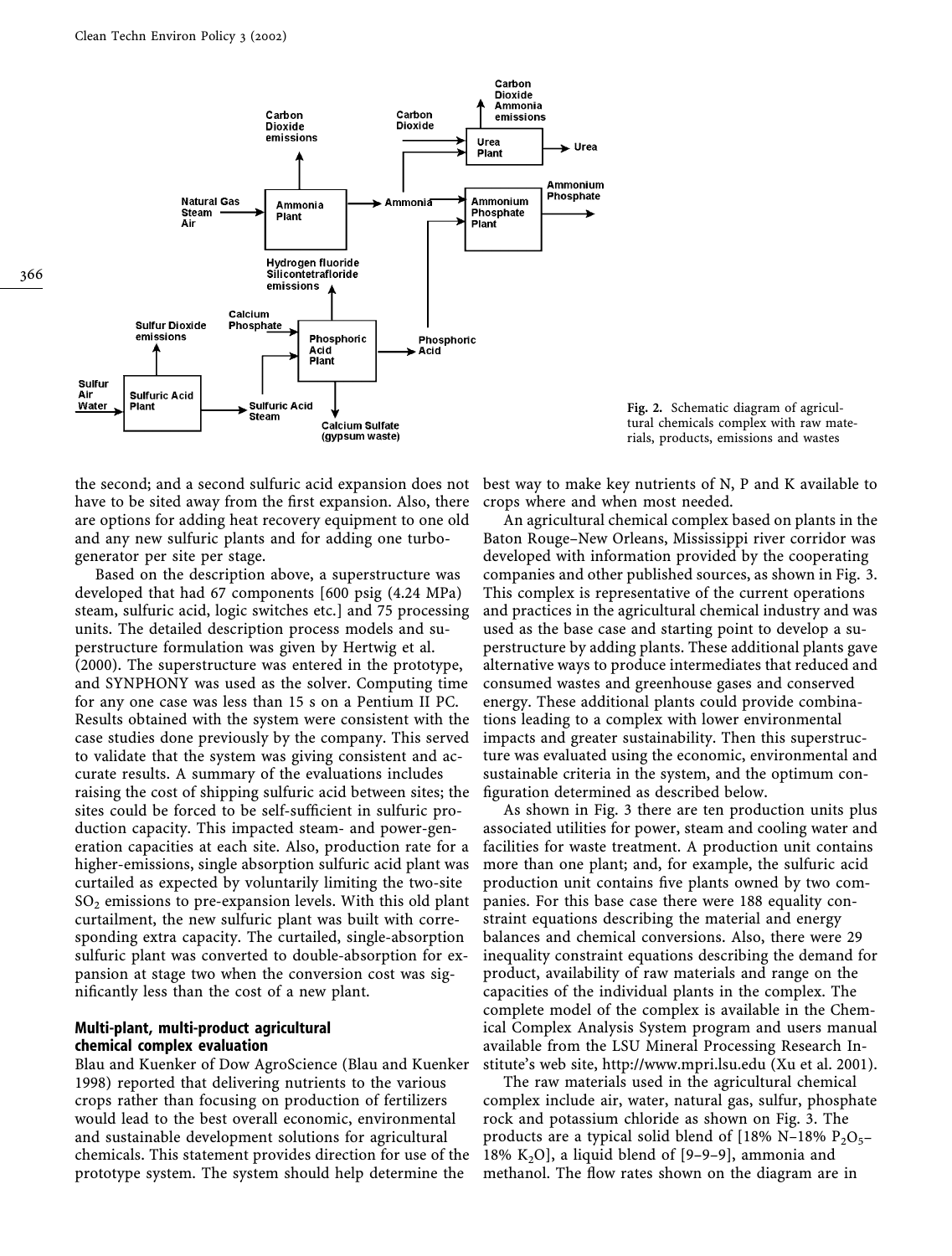

Fig. 3. Agricultural chemical complex based on plants in the Baton Rouge–New Orleans, Mississippi river corridor, base case flow rates million t/year

million tons per year. Intermediates are sulfuric acid, phosphoric acid, ammonia, nitric acid, urea and carbon dioxide. The intermediates are used to produce mono- and di-ammonium phosphate (MAP and DAP), granular triple super phosphate (GTSP), urea, ammonium nitrate, and urea ammonium nitrate solution (UAN). These compounds are used to make blends shown in Fig. 3. Their pre-blending compositions are: MAP [11–52–0], DAP [18– 46–0], GTSP [0–46–0], urea  $(CO(NH_2)_2)$  [46–0–0], ammonium nitrate [34–0–0], and UAN  $[\sim]30-0-0]$ . Also, potassium supplied as potassium chloride for blends is not produced on the Gulf coast but is imported from New Mexico and Utah, among other states. Ammonia is used in direct application to crops and other uses. Methanol is used to produce formaldehyde, methyl esters, amines and solvents, among others, and is included for its use of ammonia plant byproduct carbon dioxide. In actual practice several blends are produced, and they would just add blending constraints to the base case.

Emissions from an agricultural chemical complex include sulfur dioxide, nitrogen oxides, ammonia, methanol, silicon tetrafluoride, hydrogen fluoride and gypsum. According to EPA 1996 TRI (Anon 1998) Louisiana's four chemicals for on- and off-site releases are phosphoric acid, ammonia, methanol and nitrate compounds in Louisiana. The total on- and off-site releases in the state were 29.7 (13.5), 27.7 (12.6), 25.2 (11.4) and 14.5 (6.6) million pounds (Gg) in 1996. Phosphoric acid plants had 28.3 million pounds (12.8 Gg) of surface water discharges from gypsum waste. Ammonia plants had 21.6 million pounds (9.8 Gg)

of air emissions. Methanol plants had 17.1 million pounds (7.8 Gg) of air emissions and 7.1 million pounds (3.2 Gg) of underground injection. Plants producing nitrate compounds had 8.4 (3.8) and 6.0 (2.7) million pounds (Gg) of surface water and underground injection, respectively.

The agricultural chemical complex shown in Fig. 3 was expanded into a superstructure, and several approaches were incorporated in this expanded complex with alternative ways to produce intermediates that reduce wastes and energy and consume greenhouse gases. There were two alternative plants added to produce phosphoric acid. One was the electric furnace process, which has high energy costs but produces calcium oxide. The other reacts calcium phosphate ore with HCl to produce phosphoric acid with dissolved calcium chloride that is dispersed with the product versus gypsum (calcium sulfate) waste that accumulates adjacent to the phosphoric acid plant. Also, phosphoric acid and sulfuric acid can be purchased from other sources such as smelters. Potassium chloride can be purchased directly from plants using the Trona, IMCC and sylvinite ore processes and can be purchased from suppliers or dealers. An ammonium sulfate plant was included to provide an additional blending component. An acetic acid plant was included that would use a new/experimental technology for the catalytic reaction of carbon dioxide and methane, consuming two greenhouse gases. Carbon dioxide, beyond amounts required in the methanol plant, was used to produce acetic acid, a new product for the complex. In summary, the superstructure included four options for producing/buying each of phosphoric acid and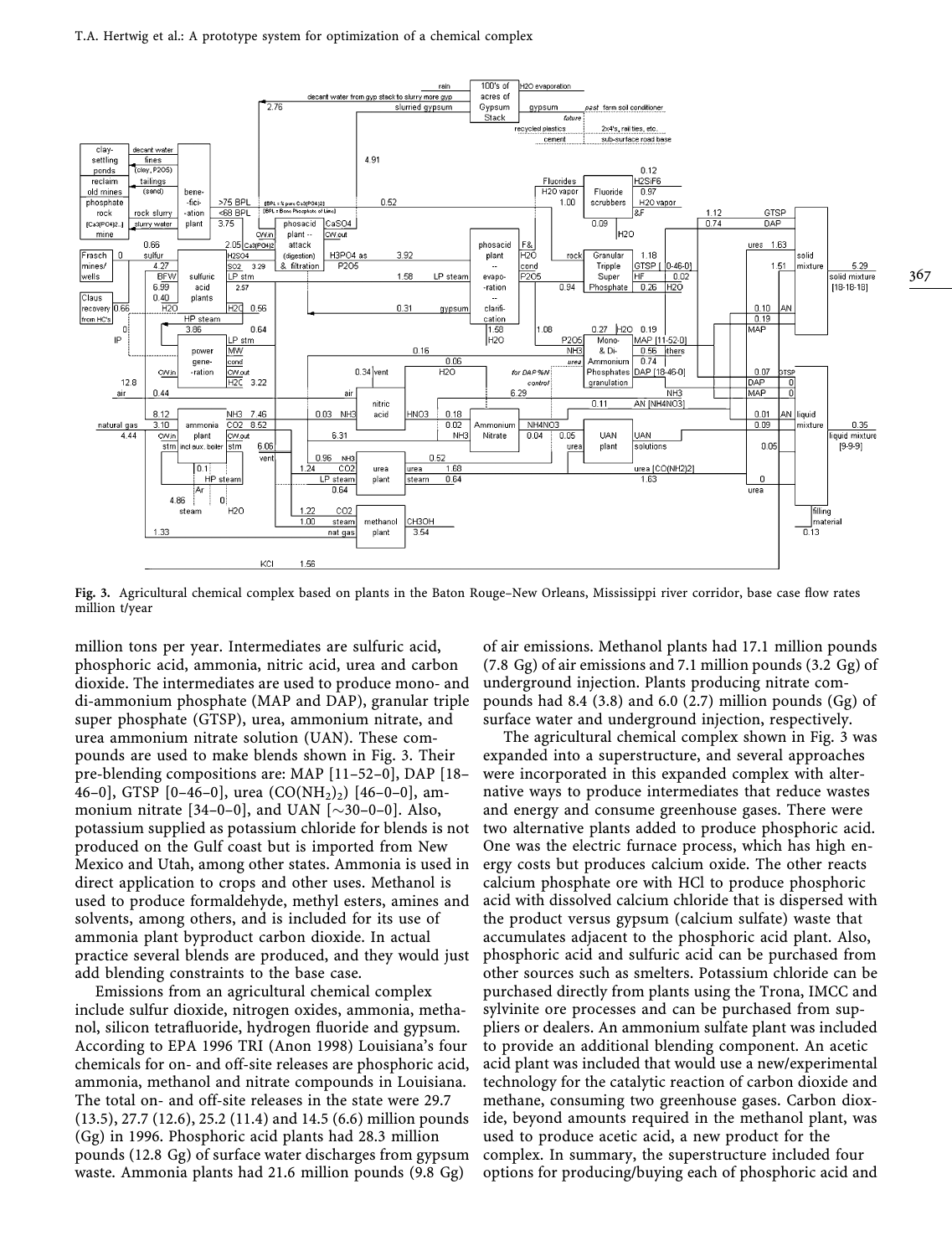|  |  |  |  |  |  |  | Table 1. Raw material and product prices (U.S.\$/t). Source Green Market Sheet (10 July 2000), Internet and AIChE/CWTR TCA Report |  |  |
|--|--|--|--|--|--|--|-----------------------------------------------------------------------------------------------------------------------------------|--|--|
|--|--|--|--|--|--|--|-----------------------------------------------------------------------------------------------------------------------------------|--|--|

| Raw materials        | $Cost (U.S. \frac{2}{3})$ | Raw materials                               | $Cost (U.S.\$ 5/t) | Raw materials | $Cost (U.S.\$ 5/t) |  |
|----------------------|---------------------------|---------------------------------------------|--------------------|---------------|--------------------|--|
| Natural gas<br>40    |                           | Market cost for<br>short term purchase      |                    | Ammonia       | 190                |  |
| Phoshate rock        |                           |                                             |                    | Methanol      | 96                 |  |
| wetprocess           | 27                        |                                             |                    | Acetic acid   | 45                 |  |
| electrofurnace       | 24                        | KCI                                         | 101                | Solid blend   | 160                |  |
| HCI process          | 25                        | H3PO4                                       | 176                | Liquid blend  | 60                 |  |
| HCI                  | 50                        | H2SO <sub>4</sub>                           | 86                 | HP steam      | 10                 |  |
| Sulfur               |                           |                                             |                    | IP steam      | 64                 |  |
| Frasch               | 42                        | Sustainability credits and costs (U.S.\$/t) |                    |               |                    |  |
| Claus                | 38                        | Credit for $CO2$ consumption                |                    |               | 6.50               |  |
| Brine KCl ore        | 2                         |                                             |                    |               |                    |  |
| Searles Lake KCl ore | 15                        | Debit for CO <sub>2</sub> production        |                    |               | 3.25               |  |
| Sylvinite KCl ore    | 45                        |                                             |                    |               |                    |  |

potassium chloride, two options for sulfuric acid, and new plants to produce ammonium sulfate and acetic acid. The block flow diagram and associated equations for the superstructure are given by Xu et al. (2001) in the program and users manual. The superstructure had 265 continuous variables, 10 integer variables, 232 equality constraint equations for material and energy balances and 37 inequality constraints for availability of raw materials, demand for product and capacities of the plants in the complex.

A value added economic model was used for the base case, and it is the difference between sales and the cost of raw materials and assumes other manufacturing costs are constant. The sales prices for products and costs of raw materials are given in Table 1. For the superstructure, the economic model was expanded to account for environmental and sustainability costs. Environmental costs were estimated as 67% of the raw material costs, which is based on the data provided by Amoco, DuPont and Novartis in the AIChE/CRWRT report (Constable et al. 2000 ). This report lists environmental costs as approximately 20% of the total manufacturing costs and raw material costs as approximately 30% of total manufacturing costs. Sustainable costs were estimated from results given for power generation in the AIChE/CWRT report where carbon dioxide emissions had a sustainable cost of U.S.\$3.25 per ton of carbon dioxide. A cost of U.S.\$3.25 per ton was charged as a cost to plants that emit carbon dioxide, and plants that consume carbon dioxide were given a credit of twice this cost or U.S.\$6.50 per ton. This credit was included for steam produced from waste heat by the sulfuric acid plant displacing steam produced from a package boiler firing hydrocarbons and emitting carbon dioxide.

The prototype was used to obtain the optimum configuration of plants from the superstructure. The complete solution is given by Xu et al. (2001), and a comparison of the base case and the optimal solution from the superstructure is summarized in Table 2. A comparison of the base case and the optimal solution from the superstructure is summarized in Table 2. The profit increased about 7.8% from the base case to the optimal solution. Also, as shown in the table, environmental cost declined about 17%, and sustainable costs increased about 1.5%. Also, the sulfuric

acid production rate increased, providing power in place of electricity from package boilers. Production rates for the products in the optimal solution were constrained at their upper limit, which was set at the base case values. In addition, it was optimal to obtain KCl from the Trona process. The acetic acid plant was operating at the upper limit, but it was not optimal to operate the ammonium sulfate plant. The carbon dioxide consumption credits and the new acetic acid plant were sufficient to outweigh the environmental costs. If the acetic acid plant was not included in the computation of the profit in the optimal solution, the profit increased only 7.7% over the base case. These results illustrated the capability of the system to select an optimum configuration of plants in an agricultural chemical complex and incorporate economic, environmental and sustainable costs.

A brief sensitivity study was performed to test the capability of the system. Four cases involved changing the cost of raw materials and sales price of products as shown in Table 3 where Case 1 is the optimal structure shown in Table 2. For Case 2, the cost of brine to the Trona process was increased by 90%, and the Trona process was replaced by the IMCC process in the optimal solution. The Trona process consumes sulfuric acid, and the IMCC process does not. Consequently, Case 2 sulfuric acid production rate was smaller than that of Case 1, and the profit was about 6% less. For Case 3, the cost of sylvinite was decreased by 52%, and the Trona process used in Case 1 was replaced by the Sylvinite process. The sulfuric acid production rate in Case 3 was smaller than Case 1 because the Sylvinite plant does not consume sulfuric acid, and the profit was essentially the same as Case 1. In Case 4, the cost of phosphate rock was decreased by 50%, and the cost of HCl was decreased 80% for the plant using HCl to produce phosphorous acid. As expected with these unrealistic reductions, the HCl plant replaced the wet-process plant to produce phosphorous acid, and the sulfuric acid production rate was 98% less. However, the profit was essentially the same as Case 1. In Case 5 the cost of phosphate rock (<68 bone phosphate of lime, BPL) was increased by an unrealistic 360%, and there was a decrease in all related products. Also, the profit declined 21%. In summary, this sensitivity study gave predictable results and demonstrated additional capabilities of the system.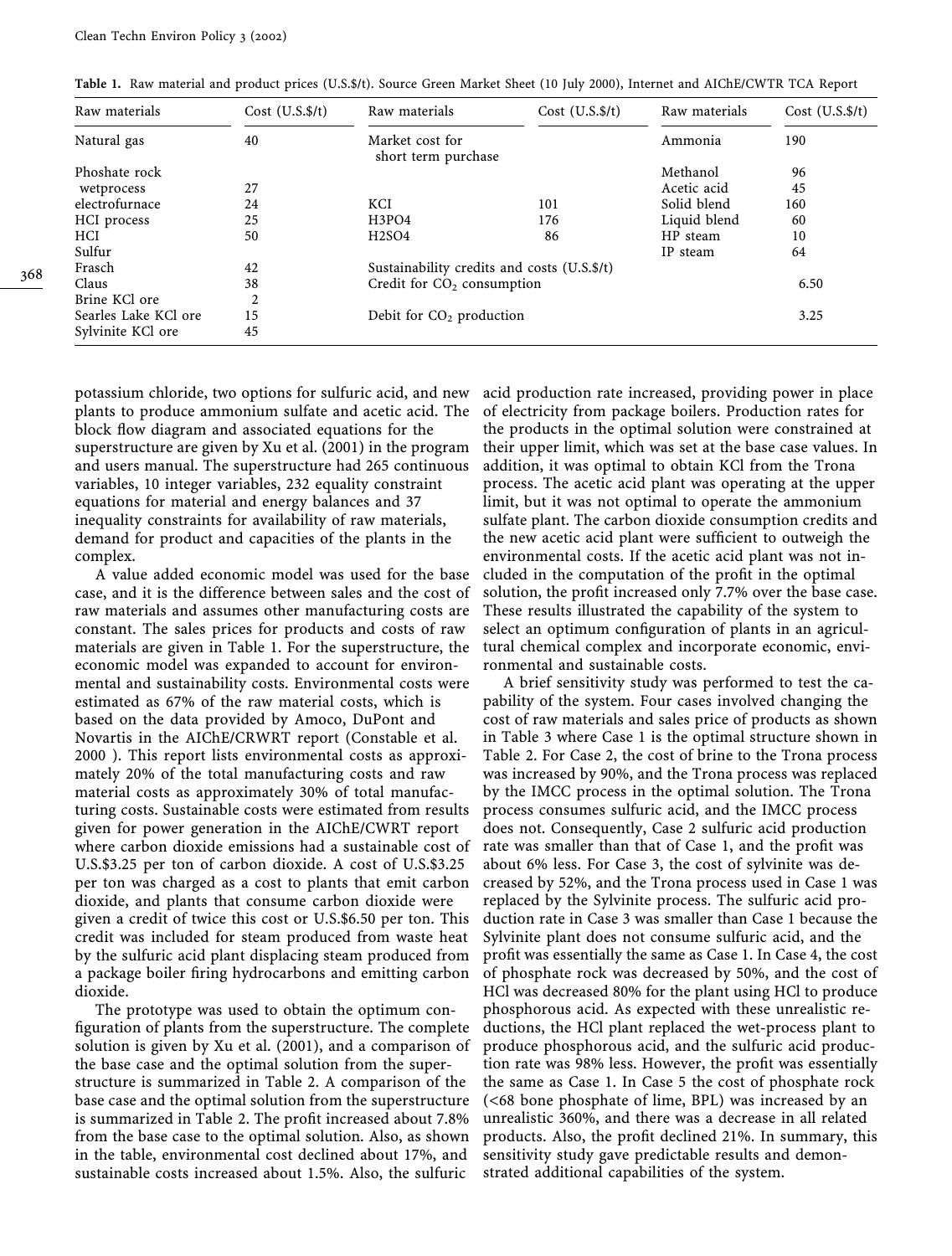| Table 2. Comparision of base case and optimal structure |  |
|---------------------------------------------------------|--|
|---------------------------------------------------------|--|

| Profit (U.S.\$/year)<br>Environmental cost (U.S.\$/year)<br>Sustainability cost (U.S.\$/year)<br>Plant name | Capacity (t/year)<br>(upper-lower bounds) | Base case<br>1,691,235,000<br>(295,040,000)<br>26,880,000<br>Capacity (t/year) | Optimal structure<br>1,823,000,000<br>(244, 120, 000)<br>27,308,000<br>Capacity (t/year) |
|-------------------------------------------------------------------------------------------------------------|-------------------------------------------|--------------------------------------------------------------------------------|------------------------------------------------------------------------------------------|
| Ammonia                                                                                                     | 10,000-7,457,100                          | 7,457,100                                                                      | 7,457,100                                                                                |
| Nitric acid                                                                                                 | 100,000-1,067,000                         | 100,000                                                                        | 100,000                                                                                  |
| Ammonium nitrate                                                                                            | 10,000-909,410                            | 127,040                                                                        | 127,040                                                                                  |
| Urea                                                                                                        | 10,000-3,032,000                          | 1,694,300                                                                      | 1,694,300                                                                                |
| Methanol                                                                                                    | 10,000-3,546,200                          | 3,546,200                                                                      | 3,546,200                                                                                |
| <b>UAN</b>                                                                                                  | 10,000-2,061,300                          | 90,633                                                                         | 90,633                                                                                   |
| <b>MAP</b>                                                                                                  | 10,000-189,300                            | 189,300                                                                        | 189,300                                                                                  |
| DAP                                                                                                         | 10,000-737,790                            | 737,790                                                                        | 737,790                                                                                  |
| <b>GTSP</b>                                                                                                 | 10,000-1,186,000                          | 1,186,000                                                                      | 1,186,000                                                                                |
| Contact process sulfuric acid                                                                               | $0 - 12,238,000$                          | 661,270                                                                        | 673,340                                                                                  |
| Phosphate rock (75+BPL)                                                                                     | 0-4,518,456                               | 2,547,500                                                                      | 2,547,500                                                                                |
| Phosphate rock (68-BPL)                                                                                     | 0-45,754,000                              | 3,064,700                                                                      | 3,064,700                                                                                |
| Wet process phosphoric acid                                                                                 | $0 - 4,012,400$                           | 918,980                                                                        | 918,980                                                                                  |
| Electric furnace phosphoric acid                                                                            | 0-34,970,000                              | na                                                                             |                                                                                          |
| HCl to phosphoric acid                                                                                      | 0-34,970,000                              | na                                                                             |                                                                                          |
| Ammonium sulfate                                                                                            | $0 - 2,839,000$                           | na                                                                             |                                                                                          |
| Acetic acid                                                                                                 | $0 - 90,000$                              | na                                                                             | 90,000                                                                                   |
| Trona process for KCl                                                                                       | 0-578,610,000,000                         | na                                                                             | 39,706,000                                                                               |
| IMCC process for KCl                                                                                        | $0-14,251,000$                            | na                                                                             |                                                                                          |
| Sylvinite process for KCl                                                                                   | $0 - 5,312,000$                           | na                                                                             |                                                                                          |
| Purchase $P_2O_5$                                                                                           | $0 - 127,640,000$                         | na                                                                             |                                                                                          |
| Purchase KCl                                                                                                | $0 - 5,600,000$                           | 1,556,500                                                                      |                                                                                          |
| Purchase $H_2SO_4$                                                                                          | $0 - 12,238,000$                          | na                                                                             |                                                                                          |
| Solid mixture                                                                                               | 50,000 lower bound                        | 5,288,600                                                                      | 5,288,600                                                                                |
| Liquid mixture                                                                                              | 50,000 lower bound                        | 349,310                                                                        | 349,310                                                                                  |

Table 3. Evaluation of sensitivity to prices and costs for plants in the agricultural chemical complex

|                                          | Base case | Optimal structure |           |           |              |           |  |
|------------------------------------------|-----------|-------------------|-----------|-----------|--------------|-----------|--|
|                                          |           | Case 1            | Case 2    | Case 3    | Case 4       | Case 5    |  |
| Profit (million U.S. \$/year)            | 1,960     | 1,820             | 1,711     | 1,825     | 1,826        | 1,443     |  |
| Plant/capacity (tons/year)               |           |                   |           |           |              |           |  |
| Ammonia                                  | 7,457,100 | 7,457,100         | 7,457,100 | 7,457,100 | 7,457,100    | 7,457,100 |  |
| Nitric acid                              | 100,000   | 100,000           | 100,000   | 100,000   | 100,000      | 100,000   |  |
| Ammonium nitrate                         | 127,040   | 127,040           | 127,040   | 127,040   | 127,040      | 127,040   |  |
| Urea                                     | 1,694,300 | 1,694,300         | 1,694,300 | 1,694,300 | 1,694,300    | 51,454    |  |
| Methanol                                 | 3,546,200 | 3,546,200         | 3,546,200 | 3,546,200 | 3,546,200    | 3,546,200 |  |
| <b>UAN</b>                               | 90,633    | 90,633            | 90,633    | 90,633    | 90,633       | 90,633    |  |
| MAP                                      | 189,300   | 189,300           | 189,300   | 189,300   | 189,300      | 189,300   |  |
| DAP                                      | 737,790   | 737,790           | 737,790   | 737,790   | 737,790      | 737,790   |  |
| <b>GTSP</b>                              | 1,186,000 | 1,186,000         | 1,186,000 | 1,186,000 | 1,186,000    | 63,770    |  |
| Sulfuric acid                            | 661,270   | 673,340           | 661,270   | 661,270   | 12,072       | 1,108     |  |
| Phosphate rock (>75 BPL)                 | 2,547,500 | 2,547,500         | 2,547,500 | 2,547,500 | $\Omega$     |           |  |
| Phosphate rock (<68 BPL)                 | 3,064,700 | 3,064,700         | 3,064,700 | 3,064,700 | 517,260      | 27,812    |  |
| Wet process phosphoric acid              | 918,980   | 918,980           | 918,980   | 918,980   | $\mathbf{0}$ |           |  |
| Electric furnace phosphoric acid         | na        |                   |           | 0         |              |           |  |
| Phosphoric acid from HCl                 | na        |                   |           |           | 1,942,700    | 193,080   |  |
| Ammonium sulfate                         | na        |                   |           |           | $\Omega$     | $\Omega$  |  |
| Acetic acid                              | na        | 90,000            | 90,000    | 90,000    | 90,000       | 90,000    |  |
| Trona KCl                                | na        | 39,706,000        | 0         | 0         | 39,706,000   | 3,645,100 |  |
| IMCC KCI                                 | na        |                   | 9,779,700 |           |              |           |  |
| Sylvinite ore KCl                        | na        |                   | 0         | 3,645,200 |              |           |  |
| Purchased $H_3PO_4$                      | na        |                   |           |           |              |           |  |
| Purchased KCl                            | 1,556,500 |                   |           |           |              | 0         |  |
| Purchased H <sub>2</sub> SO <sub>4</sub> | na        |                   |           |           | 0            | 1)        |  |
| Solid product blend                      | 5,288,600 | 5,288,600         | 5,288,600 | 5,288,600 | 5,288,600    | 350,470   |  |
| Liquid product blend                     | 349,310   | 349,310           | 349,310   | 349,310   | 349,310      | 302,110   |  |